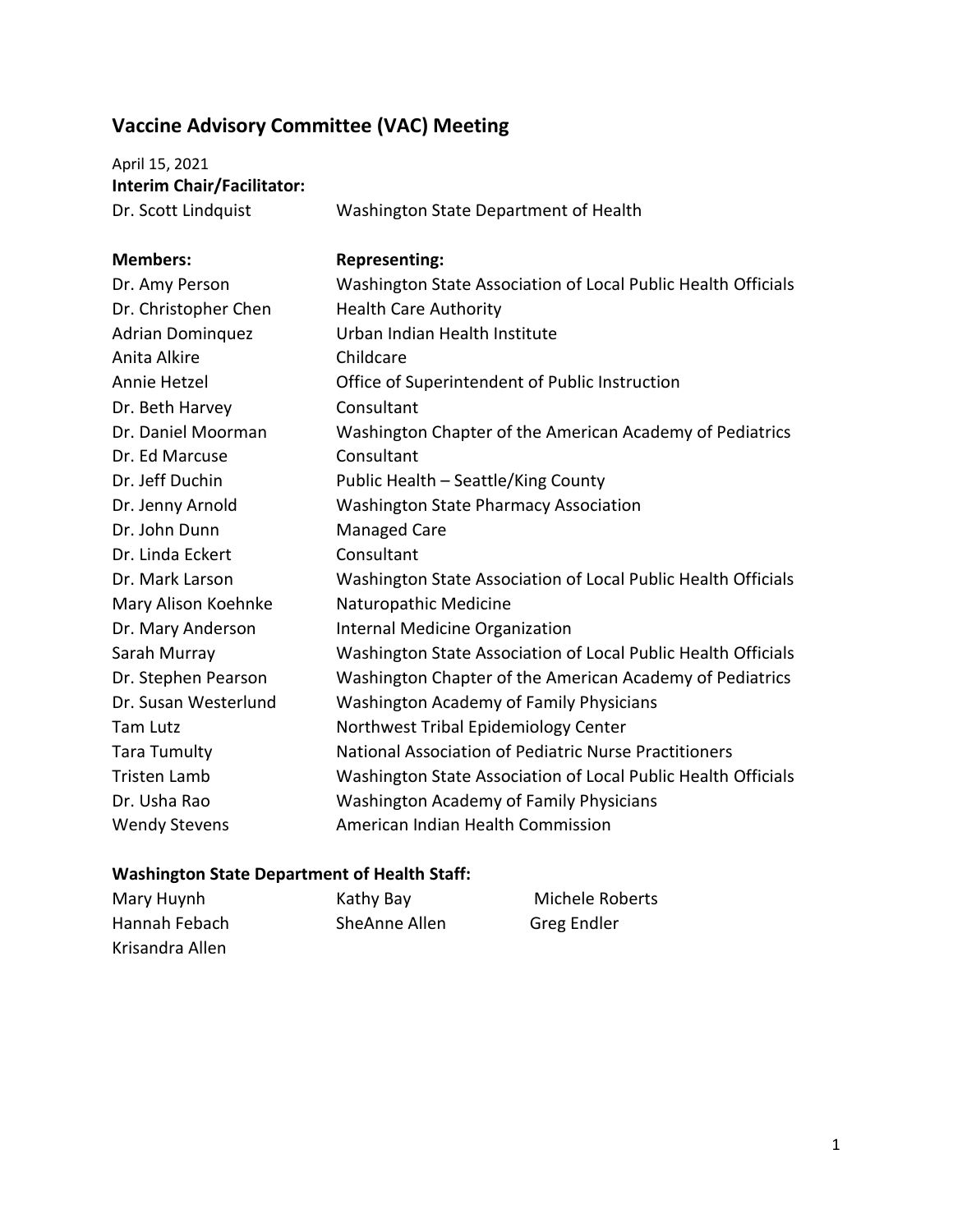| <b>Topic</b>         | <b>Presented Information</b>                                                                               |
|----------------------|------------------------------------------------------------------------------------------------------------|
| <b>Welcome and</b>   | Dr. Lindquist welcomed the committee members, he also gave an overview of meeting expectations             |
| <b>Introductions</b> | and processes were introduced.                                                                             |
|                      |                                                                                                            |
| Dr. Scott            |                                                                                                            |
| Lindquist            |                                                                                                            |
| <b>Approval of</b>   | Hannah read the VAC Conflict of Interest Policy. No conflicts were declared by any member of the VAC.      |
| <b>Previous</b>      |                                                                                                            |
| <b>Meeting</b>       | The minutes from the March 4th, 2021 meeting were approved.                                                |
| <b>Minutes</b>       |                                                                                                            |
|                      |                                                                                                            |
| Dr. Scott            |                                                                                                            |
| Lindquist            |                                                                                                            |
| COVID-19             | SheAnne provided a brief update on few key pieces of the vaccine response:                                 |
| Vaccine              | An overview of the week of April 12, 2021 was given. The state of WA has completed 17 weeks<br>$\bullet$   |
| <b>Response and</b>  | of vaccine distribution.                                                                                   |
| Data Update          | The amount of total doses ordered is 240 million and 234 million doses have been delivered<br>nationwide.  |
| <b>SheAnne Allen</b> | 175 million total doses were administered and reported to CDC.                                             |
|                      |                                                                                                            |
|                      | The vaccine data dashboard was viewed to show where and when vaccinations being given. This can be         |
|                      | separated by county and shows the current 7 day average.                                                   |
|                      | The dashboard describes the vaccine given by date, showing an increasing trend toward the<br>$\bullet$     |
|                      | end of April.                                                                                              |
|                      | The percent of people initiating vaccination (receiving at least 1 dose) was 34.97% and people             |
|                      | who were fully vaccinated was 23.06%.                                                                      |
|                      | The coverage in the 65+ population for individuals having at least one dose is 73.0%.<br>$\bullet$         |
|                      |                                                                                                            |
|                      | CDC three week allocation projections ending in May 02, 2021 will allocate 381,660 doses (includes all     |
|                      | three vaccines).                                                                                           |
|                      |                                                                                                            |
|                      | COVID-19 Vaccine Rollout in Washington uses the concept of the three-legged stool: supply, logistics,      |
|                      | and demand. All three legs are necessary to be effective in balancing goals of getting as many             |
|                      | Washingtonians vaccinated quickly and equitably.                                                           |
|                      | Supply is the number of vaccine doses coming into the state and then out to local communities.             |
|                      | Demand is the willingness of Washingtonians to seek and/or receive vaccine when eligible and               |
|                      | available.                                                                                                 |
|                      | Logistics is the ability to administer vaccine doses when available in a timely and effective              |
|                      | manner.                                                                                                    |
|                      | Any imbalance in the "legs" of the stool will lead to challenges in the ultimate goal of achieving our     |
|                      | vaccine coverage goal for the state.                                                                       |
|                      |                                                                                                            |
|                      | VAX Day was established by Gov. Jay Inslee to expand eligibility to all adults on April 15 <sup>th</sup> . |
|                      |                                                                                                            |
|                      | <b>Ongoing Focused Vaccine Distribution Plans:</b>                                                         |
|                      | The Department of Health working towards updating and completing Phase 1B Tier 2-4 by                      |
|                      | scheduling links for vaccines, employer clinics, mobile teams, mass vax, and pulling pharmacies.           |
|                      |                                                                                                            |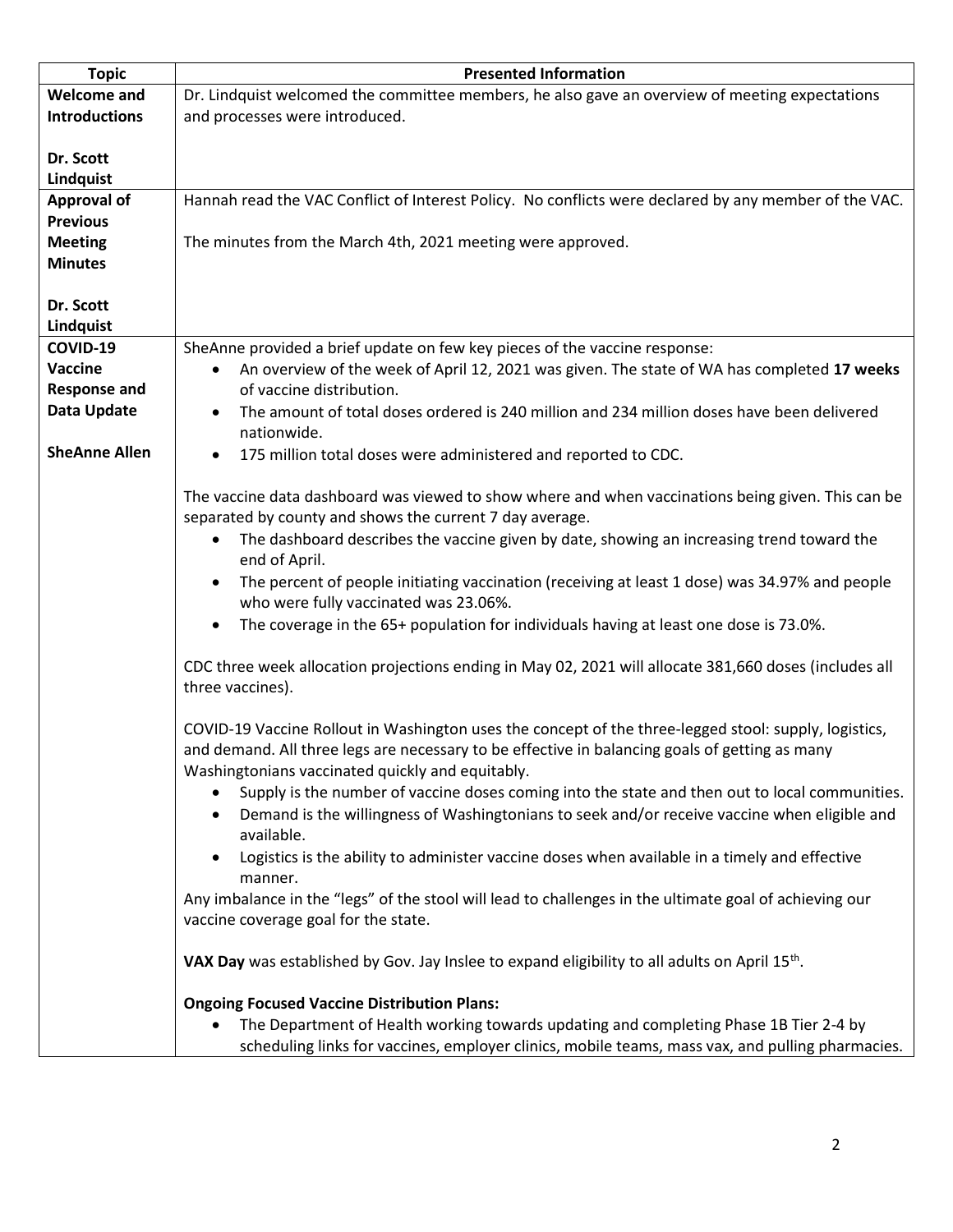|                        | We are continuing to work with LHJs and community partners on collaboration.                                                                                                                                                                                                                                      |
|------------------------|-------------------------------------------------------------------------------------------------------------------------------------------------------------------------------------------------------------------------------------------------------------------------------------------------------------------|
|                        | Vaccine equity strategies are being established via:                                                                                                                                                                                                                                                              |
|                        | Engage communities to inform vaccine prioritization and planning.                                                                                                                                                                                                                                                 |
|                        | Integrate a pro-equity approach into vaccine allocation and distribution.<br>٠                                                                                                                                                                                                                                    |
|                        | Prioritize allocation and support to providers who effectively serve disproportionately impacted<br>$\bullet$<br>communities.                                                                                                                                                                                     |
|                        | Invest in trusted community leaders, messengers and organizations.<br>٠                                                                                                                                                                                                                                           |
|                        | Ensure all communications, education and outreach efforts are culturally and linguistically<br>appropriate and accessible                                                                                                                                                                                         |
|                        | Strengthen the public health system's ability to center communities in vaccine outreach and<br>access                                                                                                                                                                                                             |
|                        | Foster opportunities for collaboration between different community partners and stake holders                                                                                                                                                                                                                     |
|                        | Support a trauma-informed approach to vaccine conversations                                                                                                                                                                                                                                                       |
|                        | <b>Mobile clinics:</b>                                                                                                                                                                                                                                                                                            |
|                        | The National Guard, Nurse, and other contracted mobile teams have been established to<br>provide access to vaccination for communities with proven difficulty reaching other modalities.<br>The capabilities for such teams range from as low as 10-20 doses administered per day to mass<br>vaccination efforts. |
|                        | This service is intentionally aligned with underserved communities and the CDC's social<br>vulnerability index to increase vaccination equity.                                                                                                                                                                    |
|                        | <b>Emergency ACIP Meeting Regarding the J&amp;J Vaccine</b>                                                                                                                                                                                                                                                       |
|                        | ACIP did not yet make a recommendation to CDC, so pause initiated by CDC & FDA will<br>continue.                                                                                                                                                                                                                  |
| <b>COVID Variants</b>  | <b>Background of variants:</b>                                                                                                                                                                                                                                                                                    |
| & Vaccine              | Viruses constantly adapt through mutations. Due to these mutations, new variants of the virus                                                                                                                                                                                                                     |
| <b>Efficacy</b>        | will emerge, persist, or disappear over time.                                                                                                                                                                                                                                                                     |
| <b>Krisandra Allen</b> | Multiple COVID-19 variants have been documented in the United States and globally during the<br>pandemic.                                                                                                                                                                                                         |
|                        | <b>SARS-CoV-2 Variant Classifications and Definitions</b>                                                                                                                                                                                                                                                         |
|                        | There are three major classifications: variants of interest, variants of concern, and variants of<br>$\bullet$<br>high consequence.                                                                                                                                                                               |
|                        | <b>Variants of Interest</b>                                                                                                                                                                                                                                                                                       |
|                        | B.1.526<br>٠                                                                                                                                                                                                                                                                                                      |
|                        | B.1.525                                                                                                                                                                                                                                                                                                           |
|                        | P.2                                                                                                                                                                                                                                                                                                               |
|                        | <b>Variants of Concern</b>                                                                                                                                                                                                                                                                                        |
|                        | The definition of variants of concern contain some of the following: evidence of impact on<br>diagnostics, treatments, and vaccines, evidence of increased transmissibility, and evidence of<br>increased disease severity.                                                                                       |
|                        | The variants of concern identified are: B.1.1.7, P.1, B.1.427/B.1429, and B.1.351.                                                                                                                                                                                                                                |